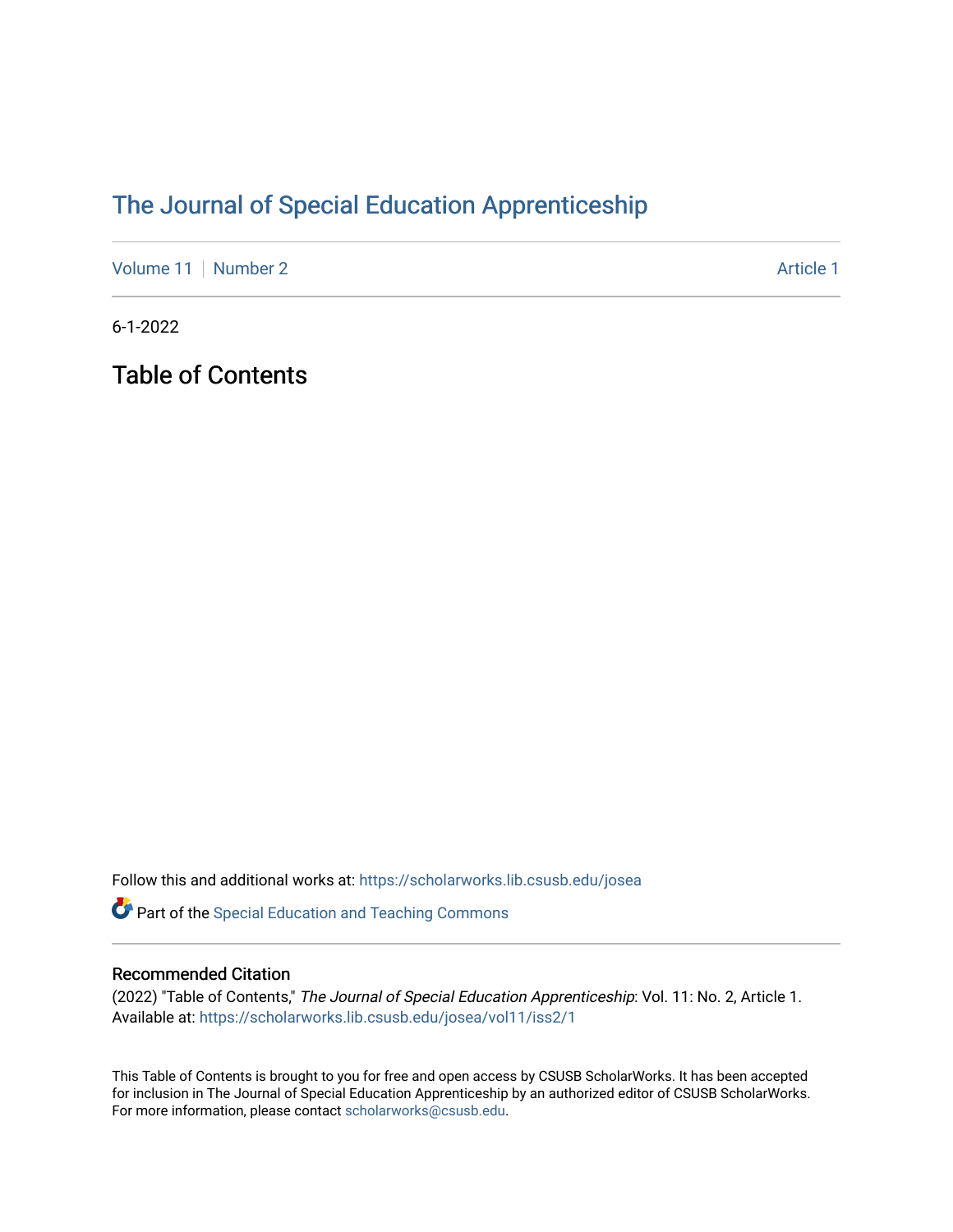## **Table of Contents**

| JOSEA, Vol 11, No 2 (June 2022)                                                                                                                                                                                                                                                                                                                                                                                                                                                                                                            |    |                  |
|--------------------------------------------------------------------------------------------------------------------------------------------------------------------------------------------------------------------------------------------------------------------------------------------------------------------------------------------------------------------------------------------------------------------------------------------------------------------------------------------------------------------------------------------|----|------------------|
| <b>Editors' Note</b><br>Anna Osipova and Jemma Kim, Co-Editors                                                                                                                                                                                                                                                                                                                                                                                                                                                                             |    | <b>Full Text</b> |
| Teaching Students with Intellectual Disability to Create a Slope-<br><b>Intercept Equation</b><br>Andrew Wojcik, Ph.D. <sup>1</sup> and Alison R. King, Ph.D. <sup>2</sup><br><sup>1</sup> King's College, Department of Education<br><sup>2</sup> Longwood University, College of Education and Human Services                                                                                                                                                                                                                            | 01 | <b>Full Text</b> |
| A Paragraph Text-Writing Intervention for Adolescents with<br><b>Intellectual and Developmental Disabilities</b><br>Derek B. Rodgers, Shawn M. Datchuk, & Langi Wang<br>Department of Teaching and Learning, University of Iowa                                                                                                                                                                                                                                                                                                            | 02 | <b>Full Text</b> |
| Using Parental Tutoring to Improve the Oral Reading Fluency of<br><b>Students with Disabilities in Rural Settings</b><br>Susan M. Farra, M.Ed., MS, JD <sup>1</sup> , Todd Whitney, Ph.D. <sup>2</sup> , Justin T. Cooper,<br>Ed.D. <sup>2</sup> , Amy S. Lingo, Ed.D. <sup>2</sup> , & Maqenzi Hovious-Furgason M.Ed., BCBA,<br>LBA <sup>2</sup><br><sup>1</sup> Kentucky Department of Education, Office of Special Education and Early<br>Learning<br><sup>2</sup> University of Louisville, College of Education and Human Development | 03 | <b>Full Text</b> |
| A Descriptive Probe into Current Introduction to Adapted<br><b>Physical Education Courses in the United States of America</b><br><sup>1</sup> Kylie Wilson, M. A., <sup>2</sup> Scott W.T. McNamara, Ph.D., and <sup>3</sup> Lauren J.<br>Lieberman, Ph.D.<br><sup>1</sup> Arizona State University; <sup>2</sup> University of New Hampshire; <sup>3</sup> SUNY Brockport                                                                                                                                                                 | 04 | <b>Full Text</b> |
| <b>Together We Go Far: Helping Doctoral Scholars Develop</b><br><b>Collaborations in Special Education Research</b><br>Shanna E. Hirsch, Ph.D. <sup>1</sup> , Nathan A. Stevenson, Ph.D. <sup>2</sup> , Kaci Ellis, M.Ed. <sup>3</sup> , and<br>Rhonda N. T. Nese, Ph.D. <sup>4</sup><br><sup>1</sup> Education and Human Development, Clemson University<br><sup>2</sup> College of Education, Health, and Human Services, Kent State University<br><sup>3</sup> College of Education, University of Florida                              | 05 | <b>Full Text</b> |

<sup>4</sup>College of Education, University of Oregon